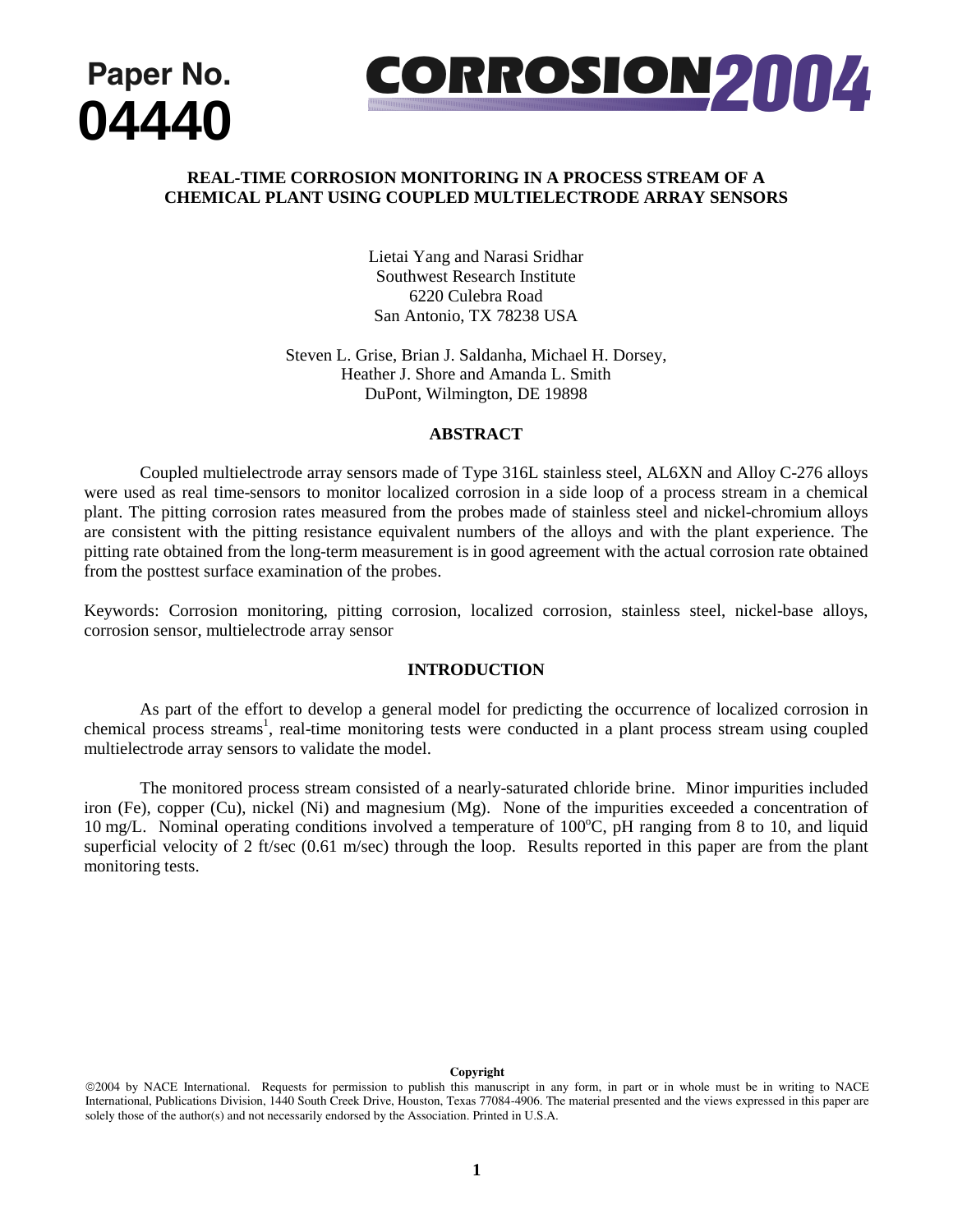### **EXPERIMENTAL**

### **Coupled Multielectrode Array Sensors**

The principle of the coupled multielectrode array sensor (MAS) has been described elsewhere.<sup>2</sup> In a MAS, multiple miniature electrodes are the active sensing element of the sensor. These miniature electrodes are made of metals identical to the material of construction of the process, and whose corrosion rate is of monitoring interest and are coupled to a common joint through independent resistors. Thus, each electrode simulates or represents part of a corroding metal if the sensor is in a corrosive environment. In a localized corrosion environment, anodic currents flow into the more corroding electrode and cathodic currents flow out of the less or non-corroding electrodes. Such currents are measured from the voltages across the resistors and are used as the signals for localized corrosion.

 This technology has been tested extensively for carbon steels, stainless steels, and nickel-based alloys in cooling water, under salt- or bio-deposits, and concentrated chloride solutions<sup>3</sup>. Three MAS probes were used, each consisting of eight identical solution annealed wires of stainless steel 316L (UNS S31603), AL6XN (UNS N08367) and Alloy C-276 (UNS N10276). The compositions of these alloys are shown in Table 1 and the probes are shown in Figure 1. The probes were designed for applications at pressures as high as 1600 psi (10.88 MPa) and temperatures as high as  $230 \degree C$ . The tubing material for all the probes was Alloy C-276. The sensing electrodes were flush mounted in Polytetrafluoroethylene (PTFE). The surface area of each electrode in the sensors was 0.00567 cm<sup>2</sup>. Prior to the test, the sensing surfaces of the probes were polished with 600-grit paper and cleaned with acetone.

### **Test Loop in the Process Stream**

A side loop was constructed out of Alloy C-22 (UNS N06022) into which the MAS probes, Linear Polarization Resistance (LPR) probes, and a high-temperature reference electrode were installed.<sup>1</sup> The reference electrode was an external pressure-balanced Ag/AgCl electrode<sup>4</sup>. The LPR probes were for a different test and their results are not reported in this paper. Figure 2 shows the arrangement of the probes in the pressurized test loop. Data for the MAS probes and electrochemical potentials were collected via a fiber-optic cable in the plant digital control system and downloaded remotely.

## **RESULTS AND DISCUSSIONS**

### **Short-term Monitoring**

Figure 3 shows the localized corrosion signals (current densities) for the different probes obtained during the initial periods after emplacement. Figure 4 shows the apparent pitting rate obtained by dividing the localized corrosion current signal by the apparent surface area of the electrode<sup>2</sup>. The apparent surface area is the total area exposed to the electrolyte, including the sections that were not corroded. The apparent pitting rate from the Type 316L stainless steel was significantly higher than those from the AL6XN and Alloy C-276 alloys. The apparent pitting rate from the Alloy C-276 probe was the lowest and, in three days, it decreased to 3  $\mu$ m /year (0.11 mil/year), which is close to the background noise or the lower detection limit of the system under the test conditions (0.45 µm/year or 0.018 mil/year). The variation in the apparent pitting rates from the three probes was more than 3 orders of magnitude.

Figure 5 shows the potentials of the sensors (measured at the joint where all the electrodes were coupled together for each sensor<sup>2</sup>) and the piping of the side loop. The potentials of Alloy C-276 and AL6XN were significantly more noble than those of the Type 316L stainless steel, indicating that the Type 316L stainless steel was undergoing active corrosion while Alloy C-276 and AL6XN were experiencing passive behavior. In addition, the corrosion potential of the Alloy C-276 probe was, in most cases, higher than that of AL6XN. Therefore, the results in Figure 5 are consistent with those in Figures 3 and 4.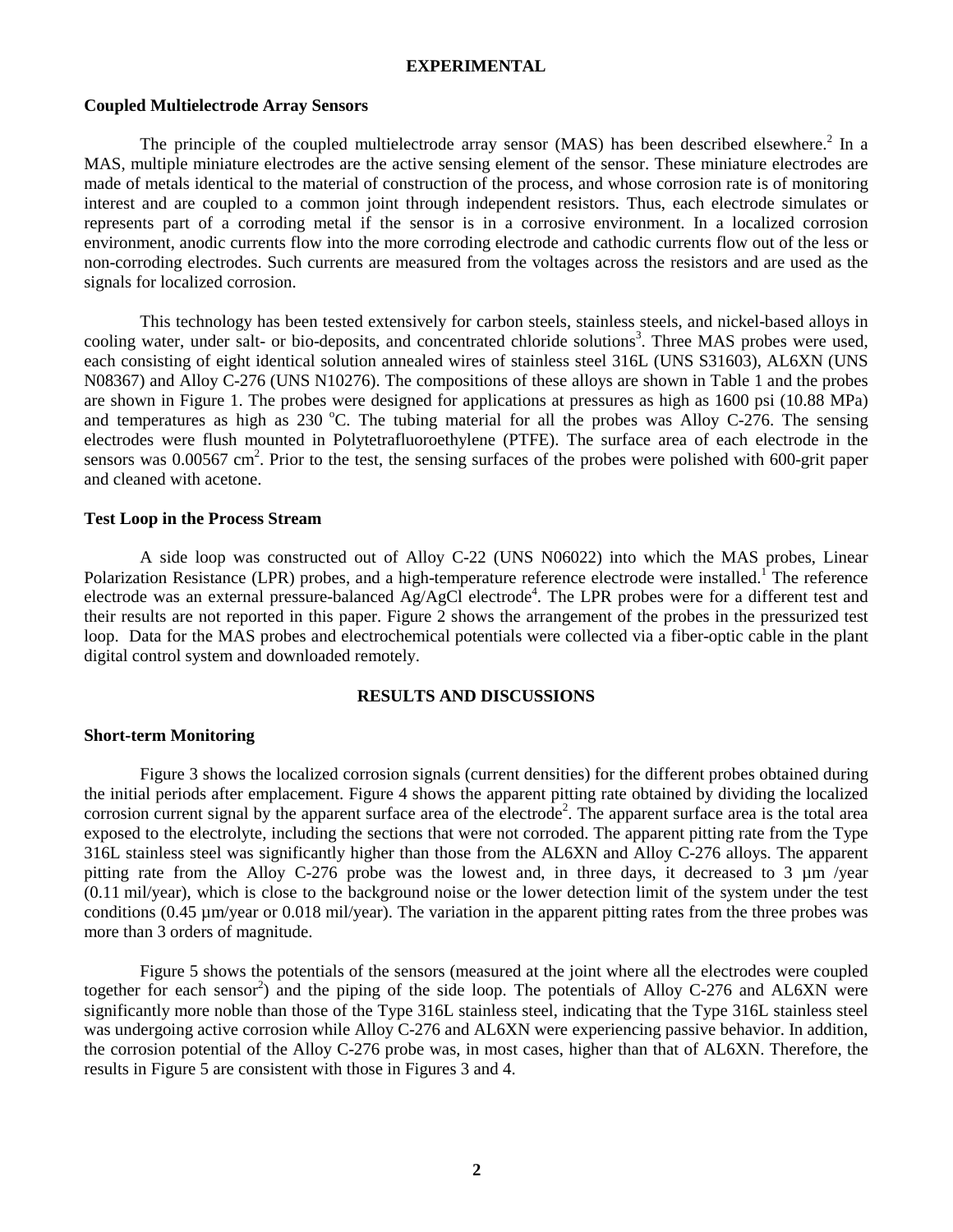The potential of the piping of the side loop was low and very close to that of the Type 316L stainless steel probes (Figure 5). This was surprising as the side loop is constructed of Alloy C-22, and its potential would have been expected to be closer to that of Alloy C-276. In addition, inspections of this piping did not indicate any active or localized corrosion. Therefore, the much lower corrosion potential of the piping suggests that there must be some other components of the piping system must be undergoing active corrosion. Apparently, the active material was not the loop itself. As the solution contained a high concentration of salts and was highly conductive, the low corrosion potential may have been a reflection of other more active components even though they might be some distance away from the side loop.

The following formulae have been suggested for calculating the pitting resistance equivalent numbers (PREN) according to the alloy compositions.<sup>5</sup>

$$
PREN = \%Cr + 3.3\%Mo + 20\%N
$$
 (1)

for stainless steels, and

$$
PREN' = \%Cr + 3.3\%(Mo + W) + 30\%N
$$
 (2)

for nickel based alloys. In Equations (1) and (2), the elemental compositions are in weight or atomic percents.

Table 2 presents the values of the calculated PREN or PREN' by weight and by atomic compositions. The relative results as shown in Figures 3, 4 and 5 are in quantitative agreement with the pitting resistance equivalent numbers: 316SS < AL6XN < Alloy C-276.

 The results for 316L stainless steel, AL6XN and Alloy C-276 alloys as shown in Figure 4 also agree with the plant experience. Failures have been observed with the Type 316L stainless steel components in the same process stream in the past, and these components have been replaced with more corrosion-resistant alloy metallurgy, such as Alloy C-276, which has performed well in the system for years.

### **Long-Term Monitoring**

The apparent pitting rates for three different probes obtained in a 45-day monitoring period are presented in Figure 6. After a few weeks of exposure, the apparent pitting rates from all the probes decreased significantly. There were also significant fluctuations in the measured apparent pitting rates. Many of the fluctuations coincided with the short-term shutdown and start-up of the side loop. These shutdown and start-up activities inevitably caused sudden changes in fluid flow dynamics and temperature. The temperature usually dropped to ambient when the side loop was shutdown because it was not heated or insulated. Figure 6 also shows that localized corrosion continued even when the system was shutdown because the process fluid was still in contact with the probes.

At the end of the 45-day exposure, the probes were retrieved from the plant and examined. A dense and uniformly distributed layer of scale covered most surfaces exposed to the system fluid, including the sensing electrodes (Figure 7). There were also small areas where the scale had spalled off. The scale was identified as carbonate using Raman Spectroscopy; it was hard and could not easily be removed from the substrate with a soft brush. Therefore, the decrease in pitting rates as shown in Figure 6 after a few weeks of exposure is suspected to be due to the formation of the scale, as it would hinder mass transport at the electrode surface and thus reduce the pitting rate. On the other hand, if a spalling event took place on one or more electrodes, the pitting rate for the probe would revert to a higher value. Such a spalling event may be triggered by sudden changes in fluid flow or temperature. This is probably why many of the sudden increases in pitting rate for the Type 316 stainless steel probe as shown in Figure 6 overlapped with the start-up events.

Figure 8 shows the electrochemical potentials of the three probes and the system piping during the long-term measurement. The potentials from all the probes increased over time. However, the potential of the piping remained essentially the same. A similar influence of shutdown/start-up activities on corrosion is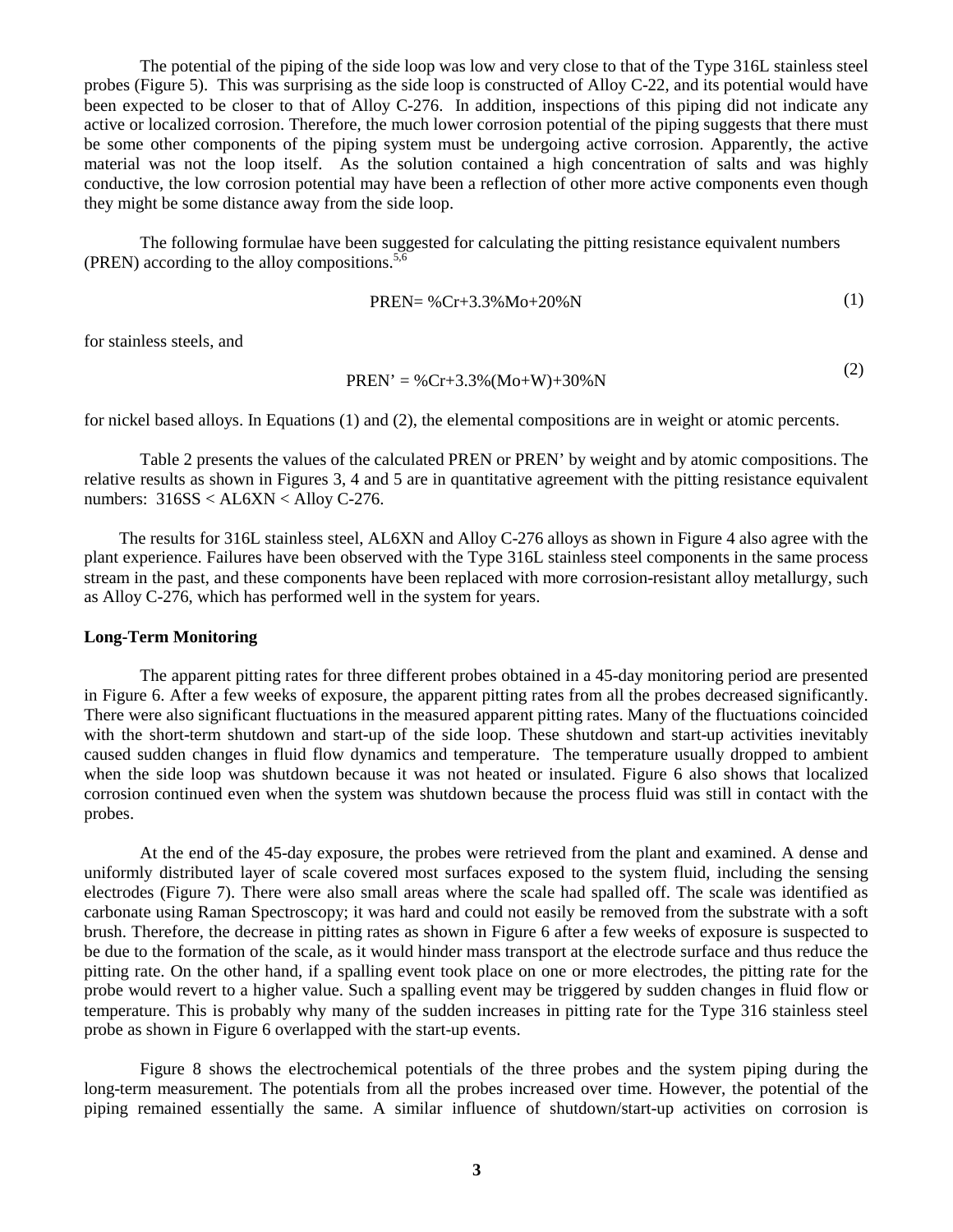represented by the shifts in the corrosion potential toward a more noble state after restart of the process. This is consistent with the apparent pitting rates shown in Figure 6.

Figure 9 shows a typical comparison between the apparent pitting rate and the potential from the Type 316L stainless steel probe. Increases in potential generally overlap with the decreases in the apparent pitting rates or the decreases in corrosion activity.

The electrode surfaces of the different probes were examined using an optical microscope after being cleaned with a hard brush. Some of the electrodes of the Type 316L stainless steel sensor were indeed severely corroded (Figure 10). In Figure 10, about 40% of the sensing surface of the most corroded electrode (electrode E6) were severely pitted and the other 60% were relatively intact. The maximum depth of the pit was found to be about 0.25 mm, which corresponds to an average rate of 2.0 mm/y. The measured average apparent pitting rate for the Type 316L stainless steel probe as shown in Figure 6 is 1.04 mm/year. After accounting for the non-uniform surface factor<sup>2</sup> (dividing the apparent rate by 0.4 or replacing the apparent surface area with the truly corroded surface area in the calculation of the pitting rate), the modified average pitting rate from the probe during the 45 day monitoring period is 2.6 mm/year, which is close to the actual rate measured after the test (2.0 mm/y).

The surfaces of the AL6XN and the Alloy C-276 probes did not show significant corrosion under the microscope (Figures 11 and 12). This is consistent with the results in Figure 6, because the calculated apparent cumulative depths for the two probes are less than 3 µm, which is beyond the resolution of the microscope.

The long-term measurement results were affected by the formation of the scales. However, if the probes are installed in a proper location, it may give the real corrosion rate for system components of interest because the corrosion rate of the system components is also affected by the formation of scale. If the probe cannot be installed where conditions, including the flow dynamics and temperature, are representative of those experienced by system components, the rate measured with the freshly polished probe may be used as a conservative estimate.

# **CONCLUSIONS**

Real-time measurements of localized corrosion rate were conducted in a pressurized side loop of a process stream in a chemical plant for three types of alloys, Type 316L stainless steel, AL6XN and Alloy C-276. The measured order of resistance to localized corrosion for the different alloys in the system is 316L SS<AL6XN< Alloy C-276. This order is consistent with the plant experience and the pitting resistance equivalent numbers of the alloys.

 There was also good correlation between the apparent current density of the 316L versus actual measured depth of attack. The measured average pitting rate for the Type 316L stainless steel is about 2.6 mm/year, which is close to the value obtained from the posttest examination on the probe.

Long-term measurements of the localized corrosion for the different alloys showed that the corrosion rates for the different alloys decreased significantly after a few weeks of exposure. The decrease was attributed to the formation of a hard layer of scale on the sensing surface. The hard layer of scale was identified as carbonate using Raman Spectroscopy.

### **ACKNOWLEDGMENTS**

The work reported in this paper is being funded by the National Institute of Standards and Technology Advanced Technology Program. The authors acknowledge the assistance of Bryan Derby (Southwest Research Institute) in assembling some of the probe components used in the plant and the technical discussions with Andre Anderko (OLI Systems). The authors thank the Southwest Research Institute Advisory Committee for Research (SwRI-ACR) for its support of the development of the MAS probe and Haynes International for providing the materials for constructing the test loop used in the plant.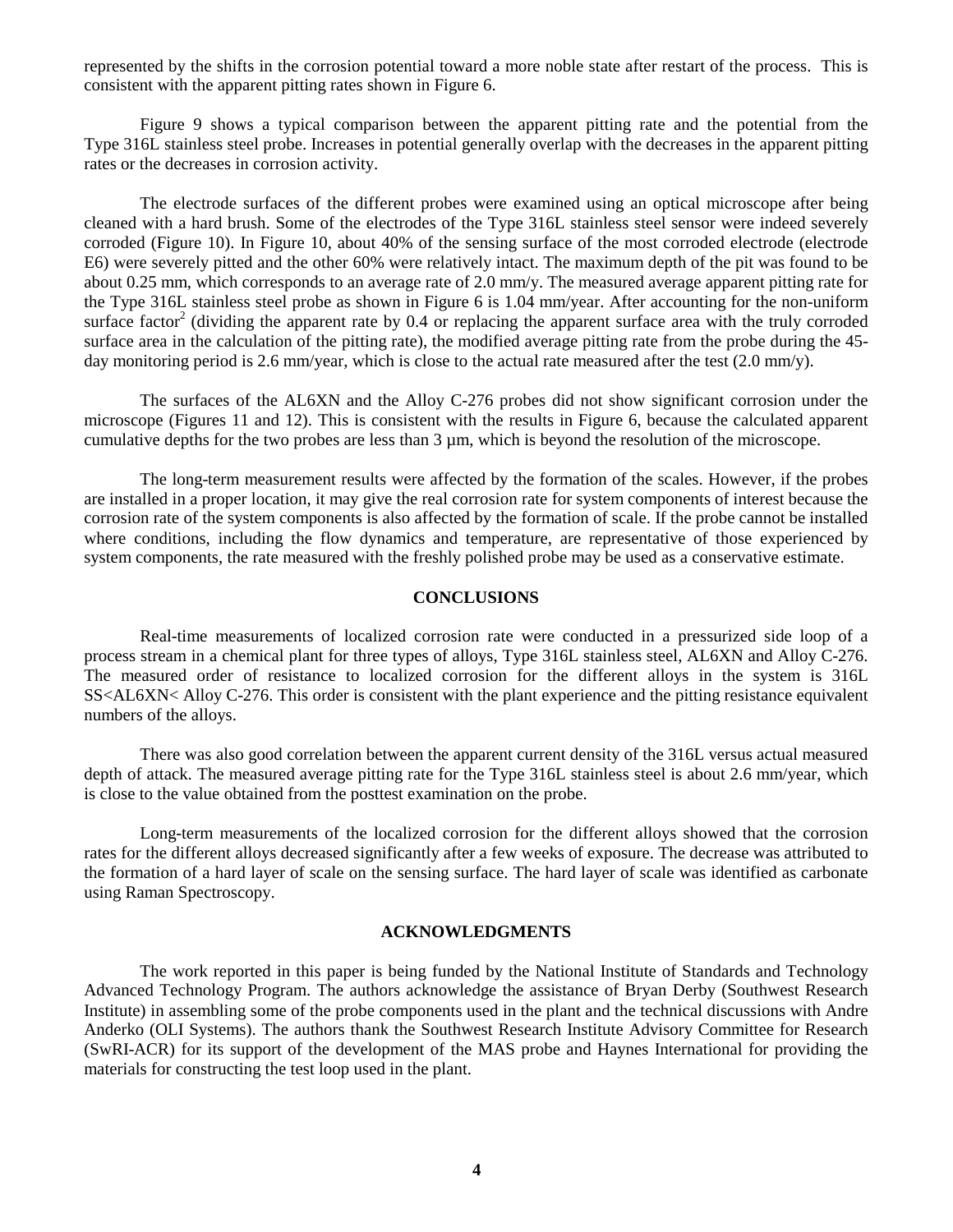### **REFERENCES**

- 1. Anderko, A., N. Sridhar, C.S. Brossia, D.S. Dunn, L.T. Yang, B.J. Saldanha, S.L. Grise, and M.H. Dorsey. "An Electrochemical Approach to Predicting and Monitoring Localized Corrosion in Chemical Process Streams." Proceedings of the CORROSION 2003 Conference. Paper No. 03375. Houston, Texas: NACE International. 2003.
- 2. Yang, L., N. Sridhar, O. Pensado, and D.S. Dunn. "An *In-Situ* Galvanically Coupled Multielectrode Array Sensor for Localized Corrosion." *Corrosion.* Vol. 58, No. 1004. 2002.
- 3. Yang, L. and N. Sridhar. "Coupled Multielectrode Online Corrosion Sensor." *Materials Performance.* p. 48. September 2003.
- 4. Macdonald, D.D., A.C. Scott, and P. Wentreek. "External Reference Electrodes for High Temperature and High Pressure Aqueous Systems." *J. Electrochem. Soc*. Vol. 126, No. 908. 1979.
- 5. Sedricks, A.J. "Effect of Alloy Composition and Microstructure on the Passivity of Stainless Steels." *Corrosion.* Vol. 42. p. 376. 1986.
- 6. Rebak, R.B. and P. Crook. "Improved Pitting and Crevice Corrosion Resistance of Nickel and Cobalt Based Alloys." Proceedings of the Symposium on Critical Factors in Localized Corrosion III. R.G. Kelly, G.S. Frankel, P.M. Natishan and R.C. Newman, eds. Pennington, New Jersey: Electrochemical Society. pp. 289–302. 1999.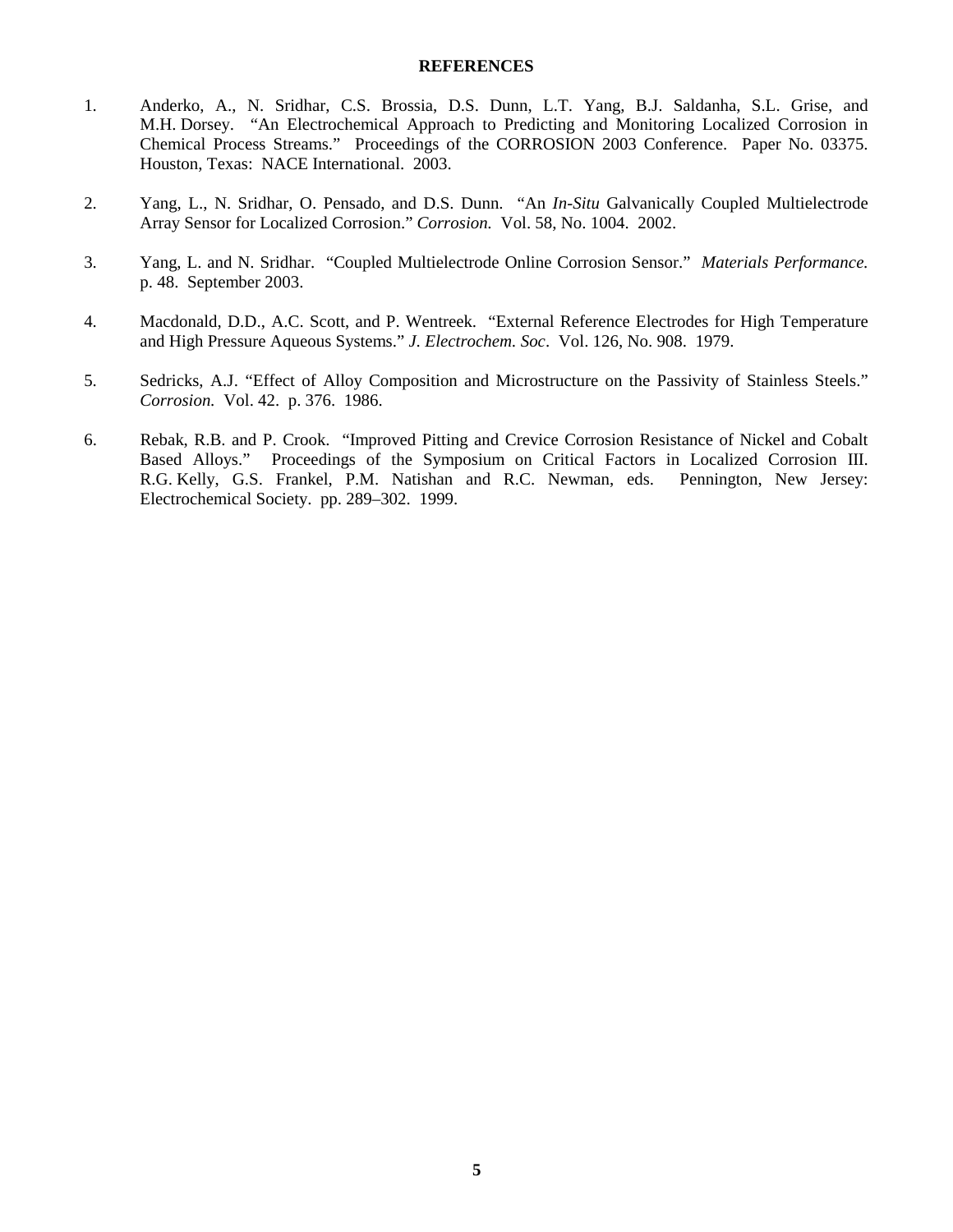| CHEMICAL COMPOSITIONS (WT %) OF THE ALLOYS USED IN THE SENSORS |                    |        |       |       |       |      |      |       |           |  |
|----------------------------------------------------------------|--------------------|--------|-------|-------|-------|------|------|-------|-----------|--|
| <b>Alloys</b>                                                  | UNS#               | Fe     | Ni    | Cr    | Mo    | Cu   | W    |       | Others    |  |
| 316L SS                                                        | S31603             | Bal.   | 12    | 17.58 | 2.1   | 0.31 |      | 0.028 | $Mn=1.4$  |  |
| AL6XN                                                          | N08367             | 48.22. | 23.92 | 20.43 | 6.19  | 0.16 | 0.03 | 0.02  |           |  |
| $C-276$                                                        | N <sub>10276</sub> | 5.51   | 58.75 | 15.64 | 15.54 | 0.19 | 3.74 | 0.002 | $Mn=0.41$ |  |
|                                                                |                    |        |       |       |       |      |      |       | $Co=0.17$ |  |
|                                                                |                    |        |       |       |       |      |      |       |           |  |

TABLE 1.

TABLE 2 PITTING RESISTANCE EQUIVALENT NUMBERS FOR THE ALLOYS TESTED

| <b>Basis</b>            | Formula $5,6$               | 316L SS | AL6XN | $C-276$ |
|-------------------------|-----------------------------|---------|-------|---------|
| <b>Mass Composition</b> | %Cr+3.3%Mo+20%N, for SS     | 24.5    |       |         |
|                         | %Cr+3.3%(Mo+W)+30%N, for Ni | 24.5    | 41.0  | 79.3    |
|                         | <b>Based Alloy</b>          |         |       |         |
| Atomic Composition      | %Cr+3.3%Mo+20%N, for SS     | 22.9    |       |         |
|                         | %Cr+3.3%(Mo+W)+30%N, for Ni | 22.9    | 35.1  | 56.8    |
|                         | <b>Based Alloy</b>          |         |       |         |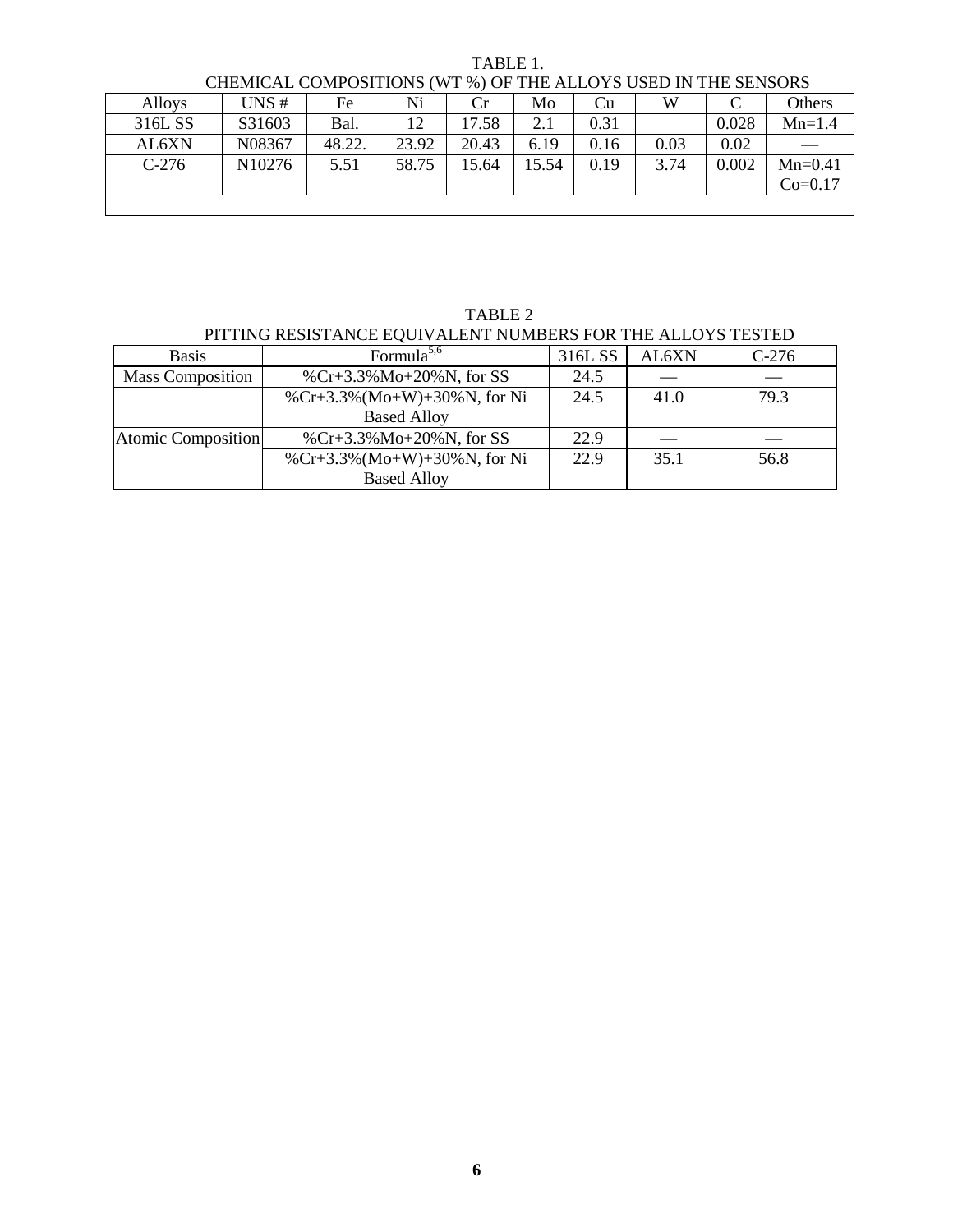

FIGURE 1. Coupled multielectrode array sensor (MAS) probes for application in a pressurized process stream at elevated temperatures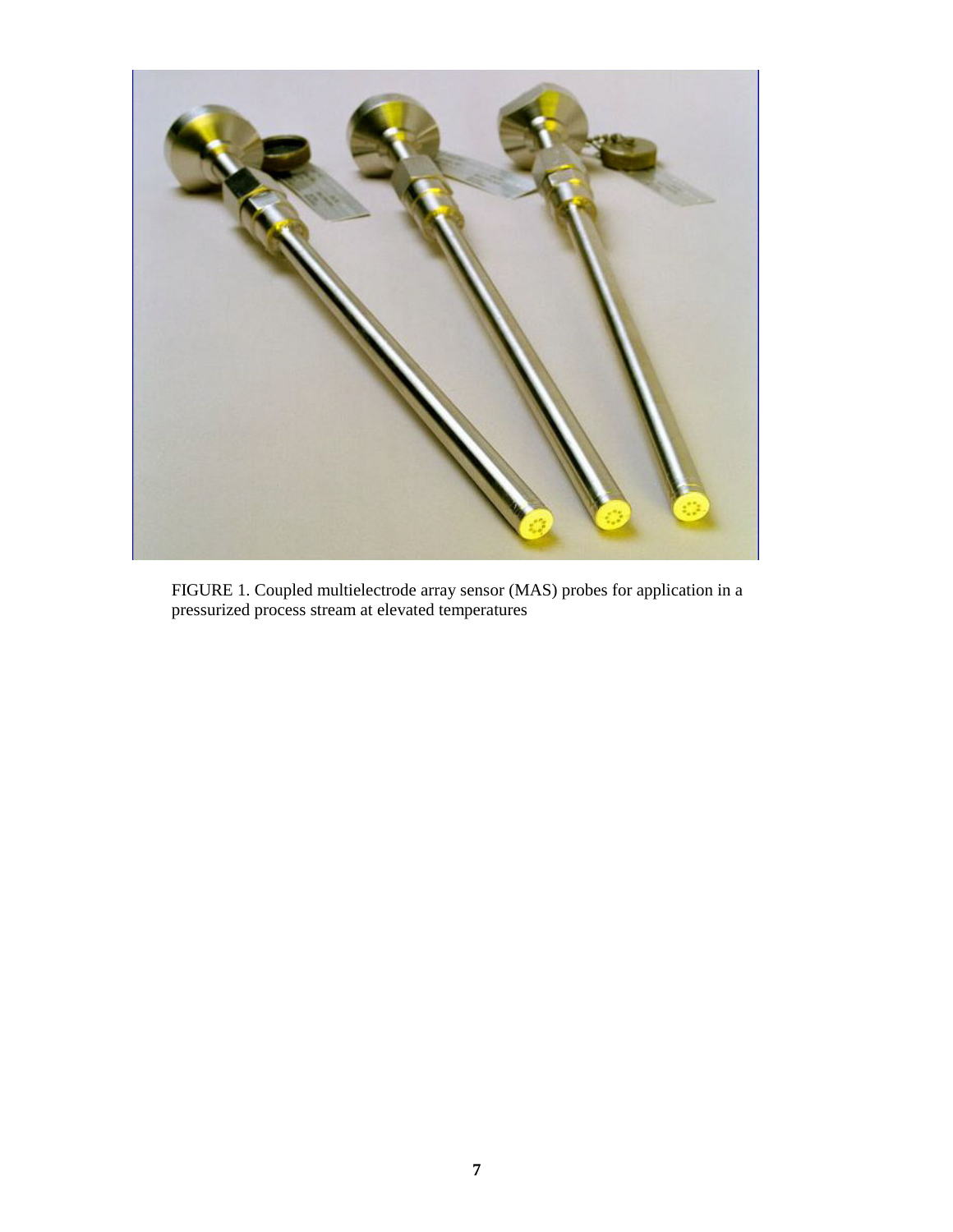

FIGURE 2. Three MAS probes (two on the right flange and one at bottom of left flange) and an external pressure-balanced Ag/AgCl reference probe (at top of left flange) in the side loop of a process stream in a chemical plant. Also shown are standard linear polarization resistance (LPR) probes on the middle flange.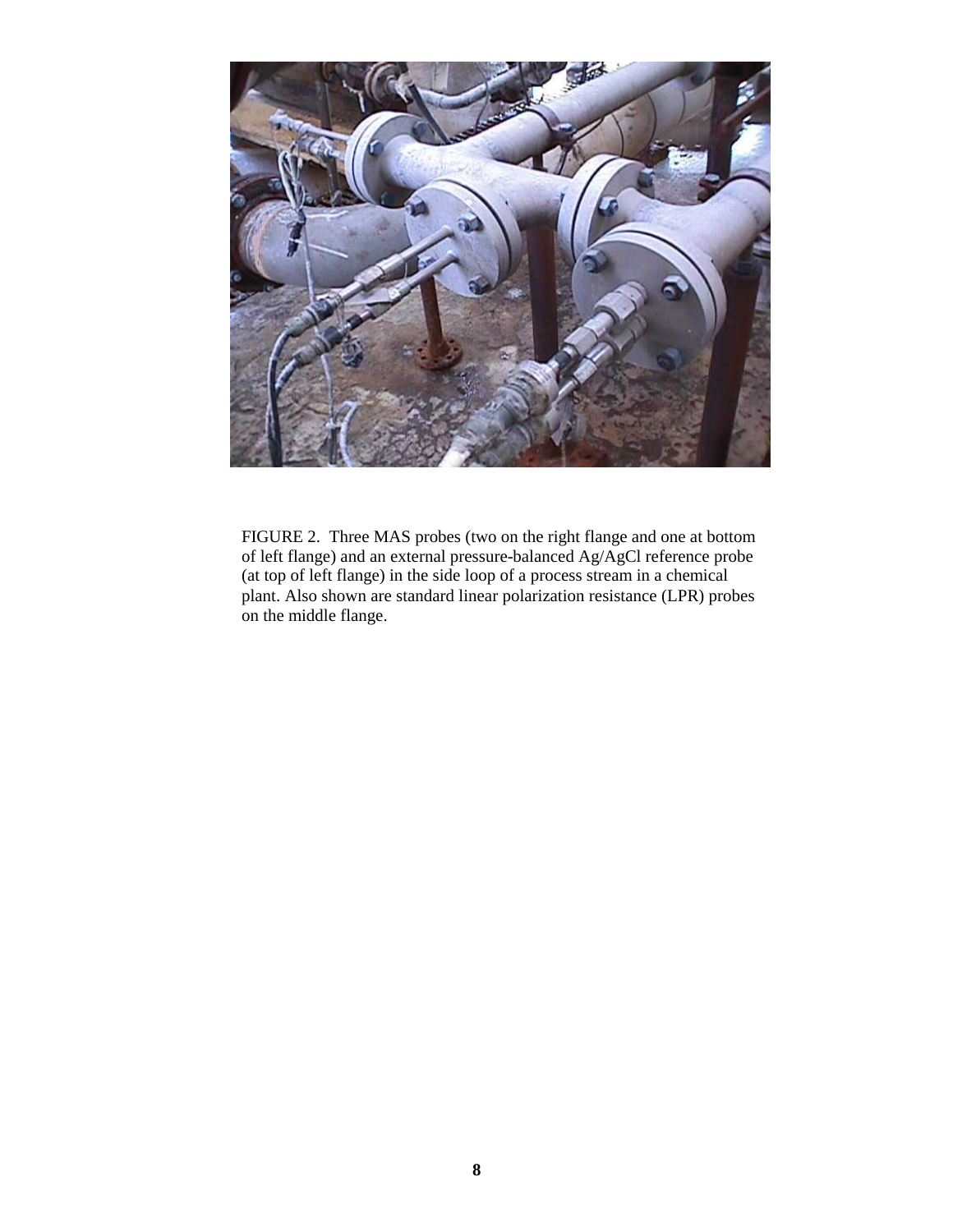

FIGURE 3. Localized corrosion signals from the different probes in a side loop of a pressurized process stream during the initial monitoring periods. At time zero, the probes were exposed to flowing process fluid. The signals measured in air correspond to the background noise, and/or the lower detection limit of the system under the test conditions.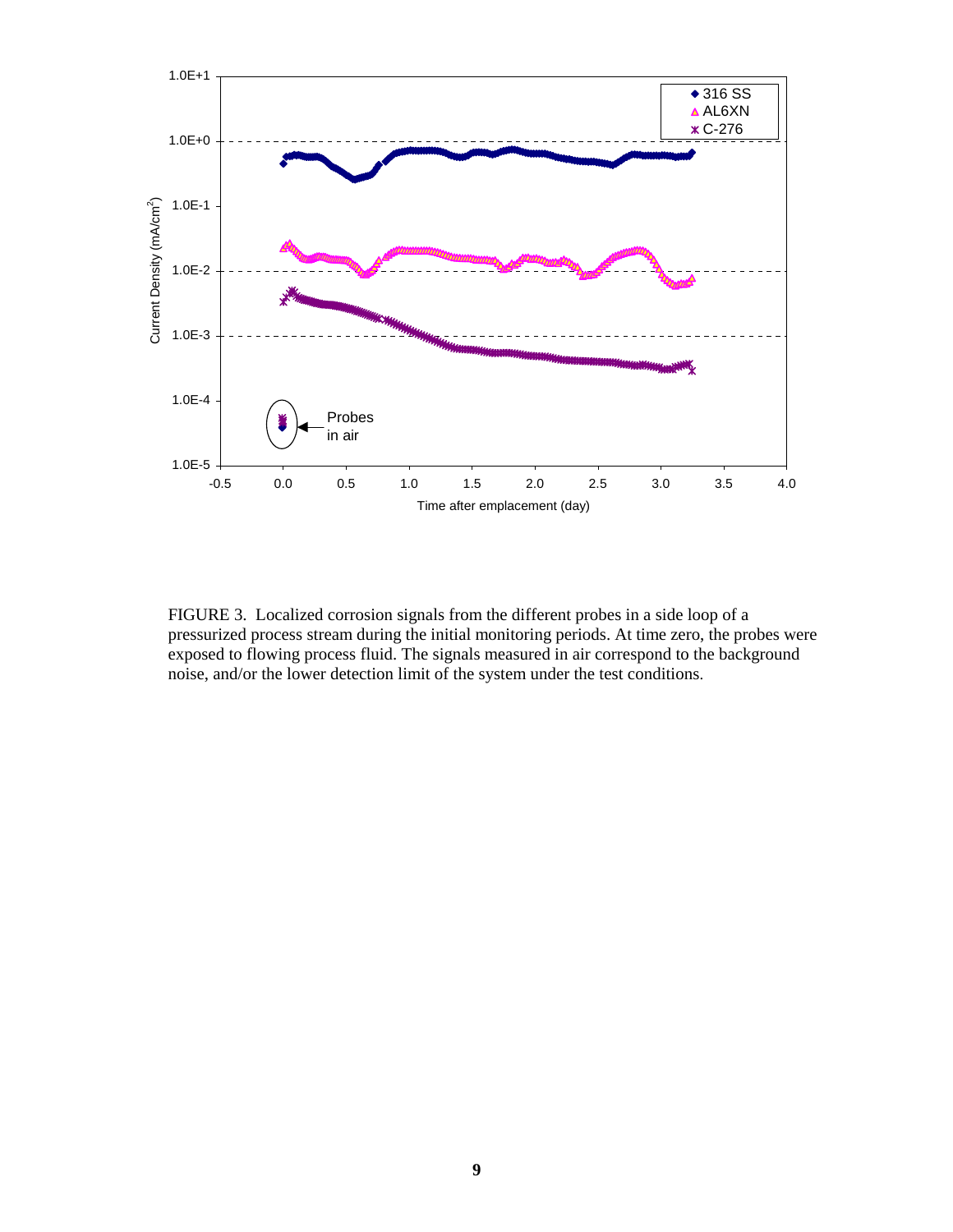

FIGURE 4. Apparent pitting rate from the different probes in a side loop of a pressurized process stream during the initial monitoring periods as indicated in Figure 3.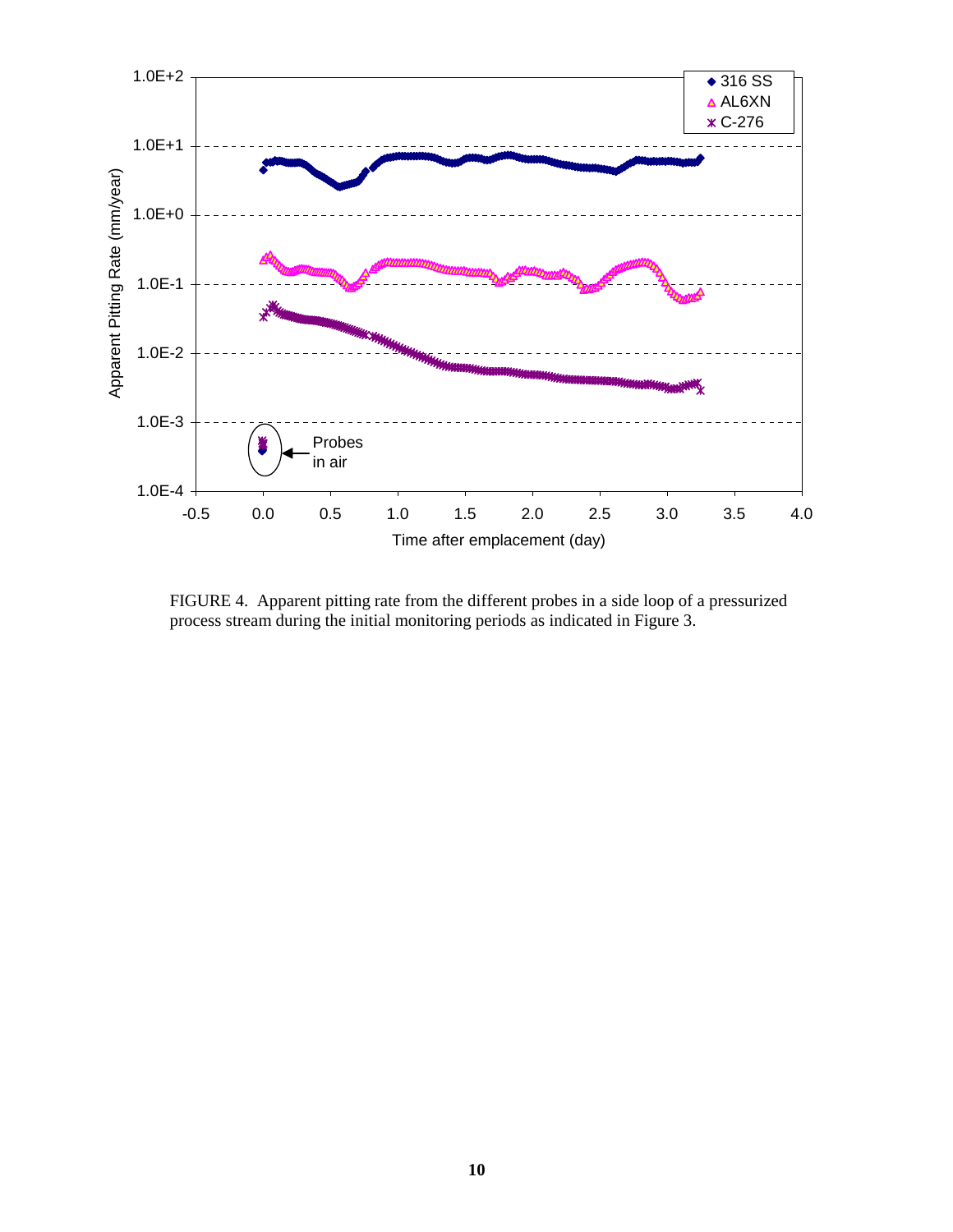

FIGURE 5. Electrochemical potentials of the different probes and the piping of the side loop during the time as shown in Figures 3 and 4.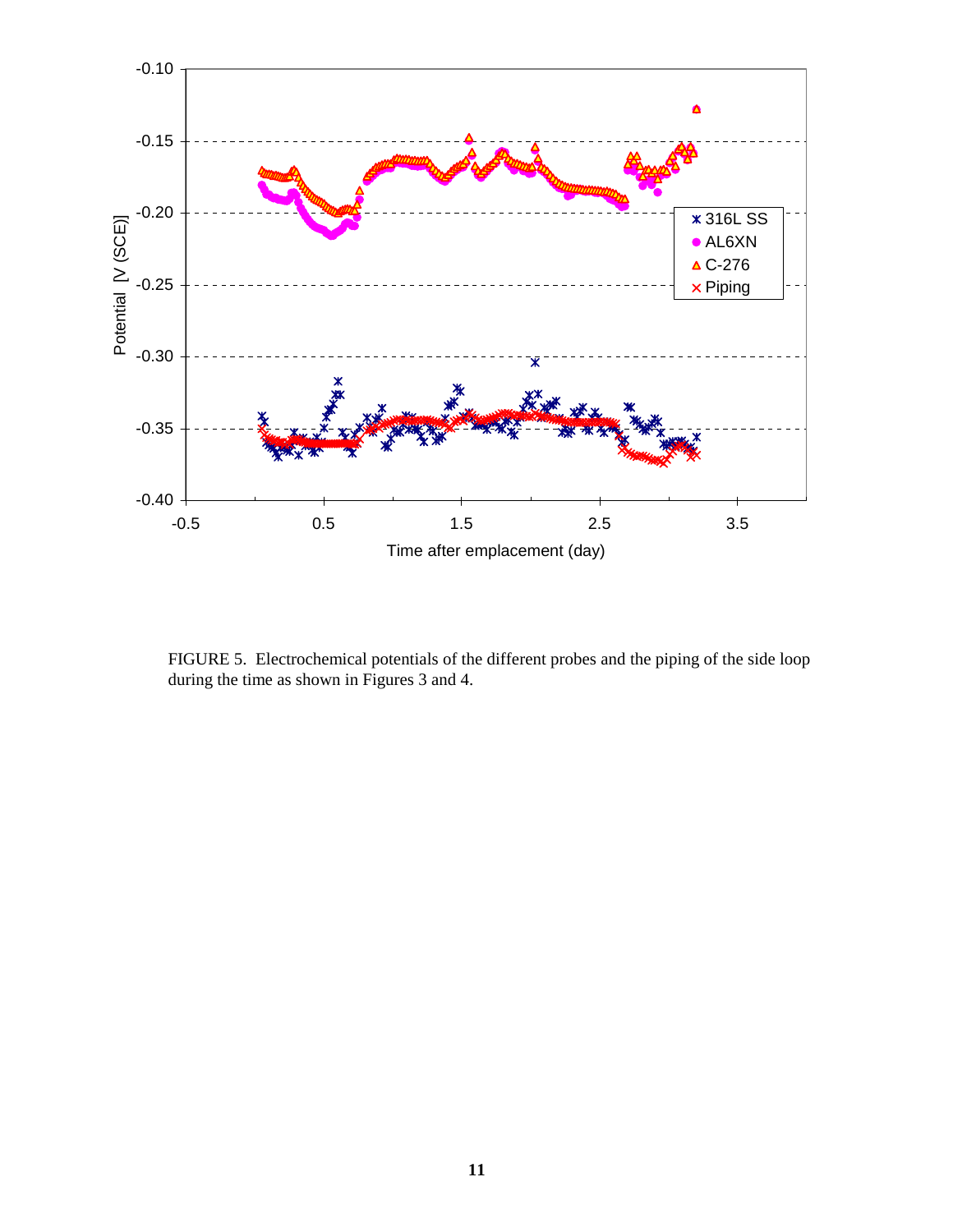

FIGURE 6. Apparent pitting rates from different probes in a side loop of a hot brine process stream during a 45-day monitoring period . Many of the corrosion-rate peaks coincide with the side loop shutdown and start-up, which involved changes in both fluid flow and temperature.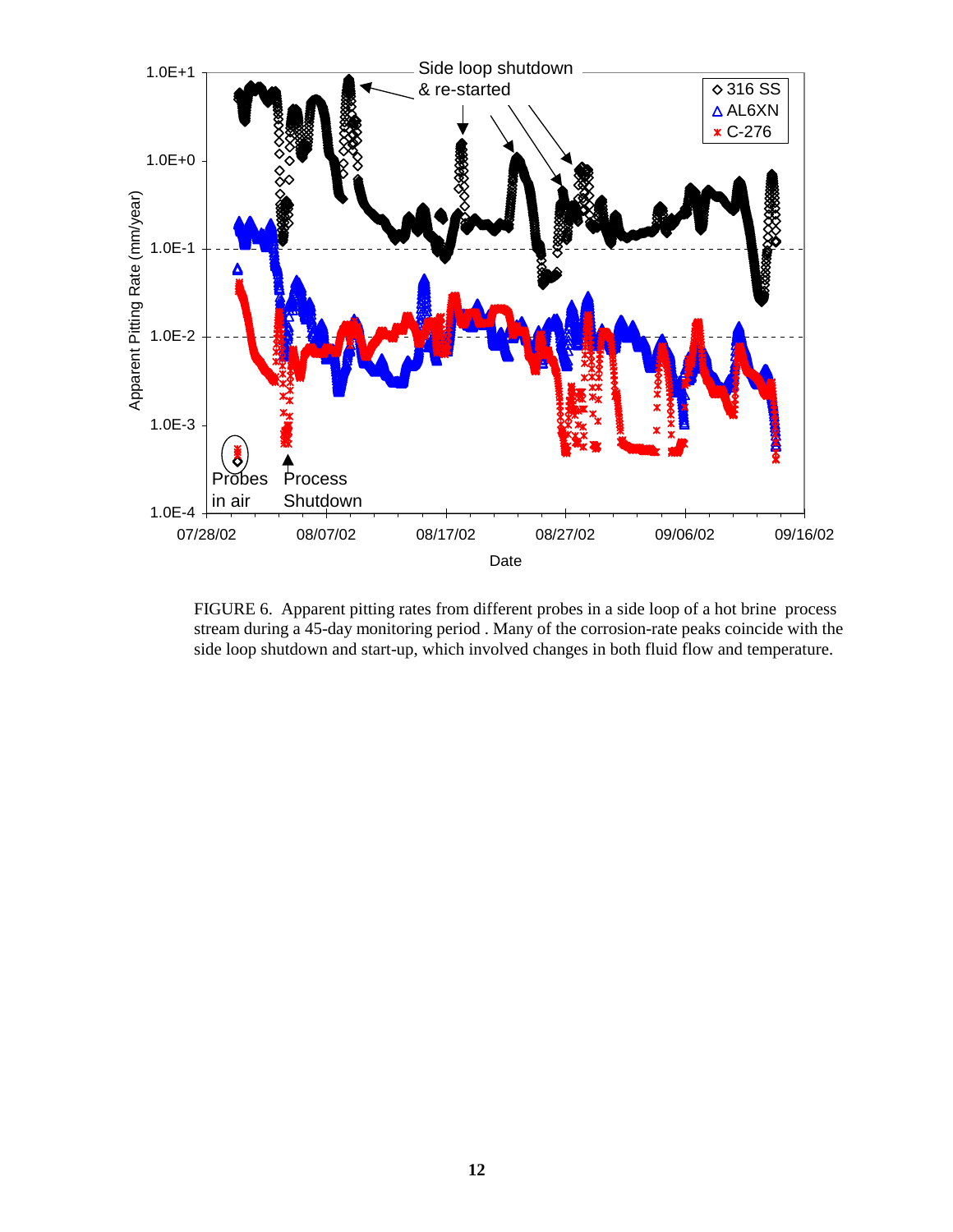

FIGURE 7. Hard and dense scales were typically formed on the side (A) and sensing surface (B) of the monitoring probes after  $45$ -day service in the side loop of a hot brine stream. The black scales were identified as carbonates using Raman Spectroscopy.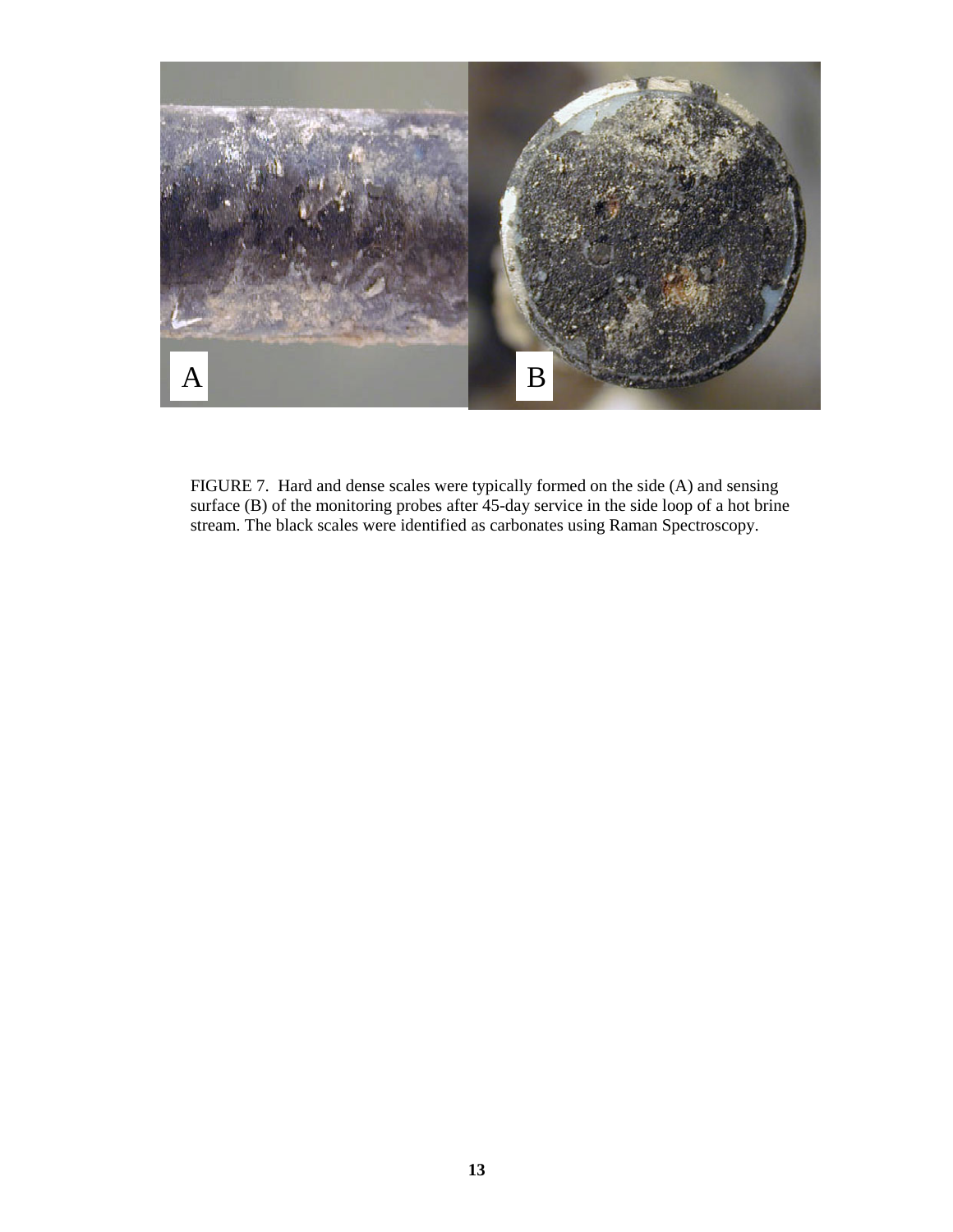

FIGURE 8. Electrochemical potentials of the different probes in and the piping system of the side loop during the time as shown in Figure 6.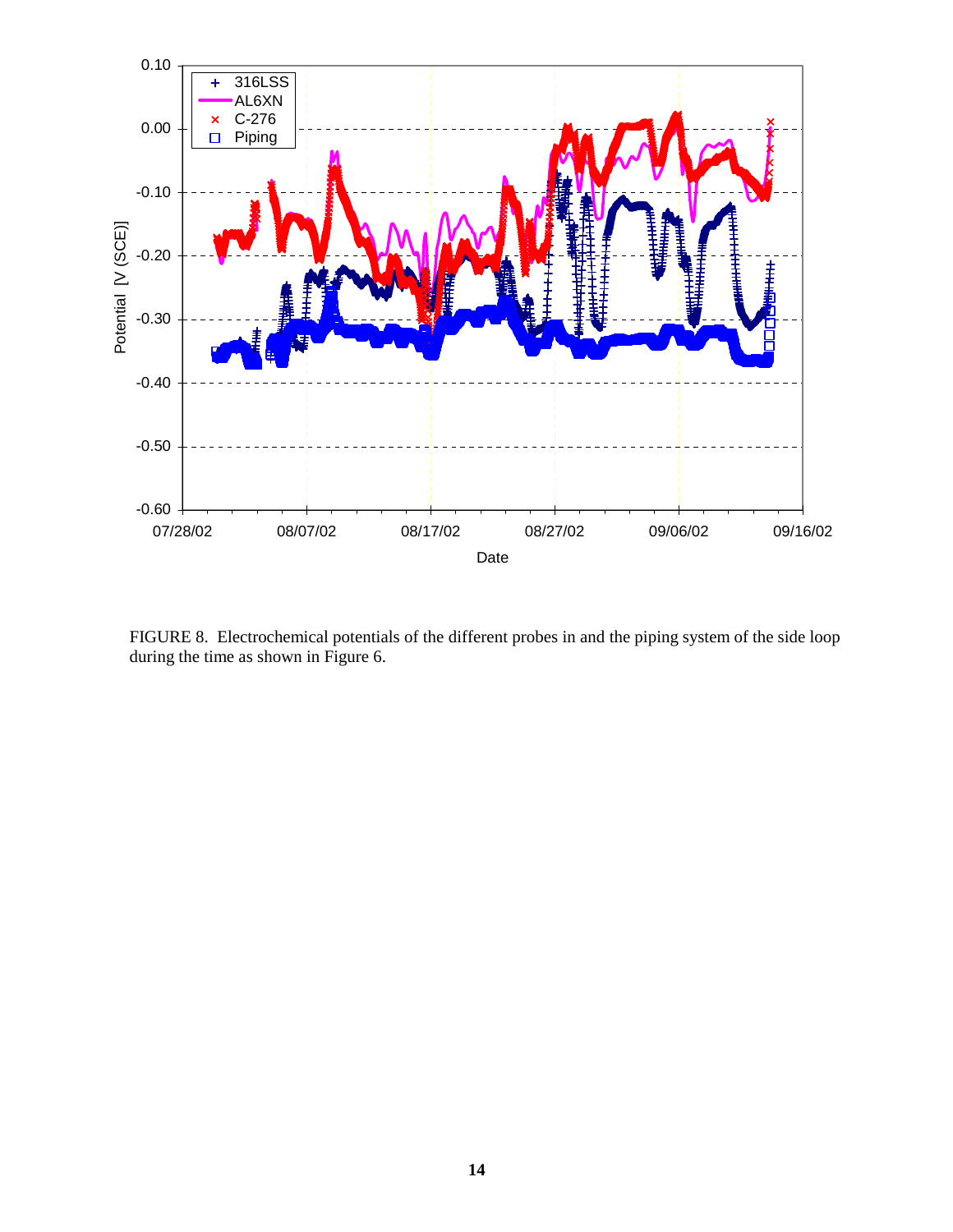

FIGURE 9. Comparison between the apparent pitting rate and potential for the Type 316L stainless steel probe.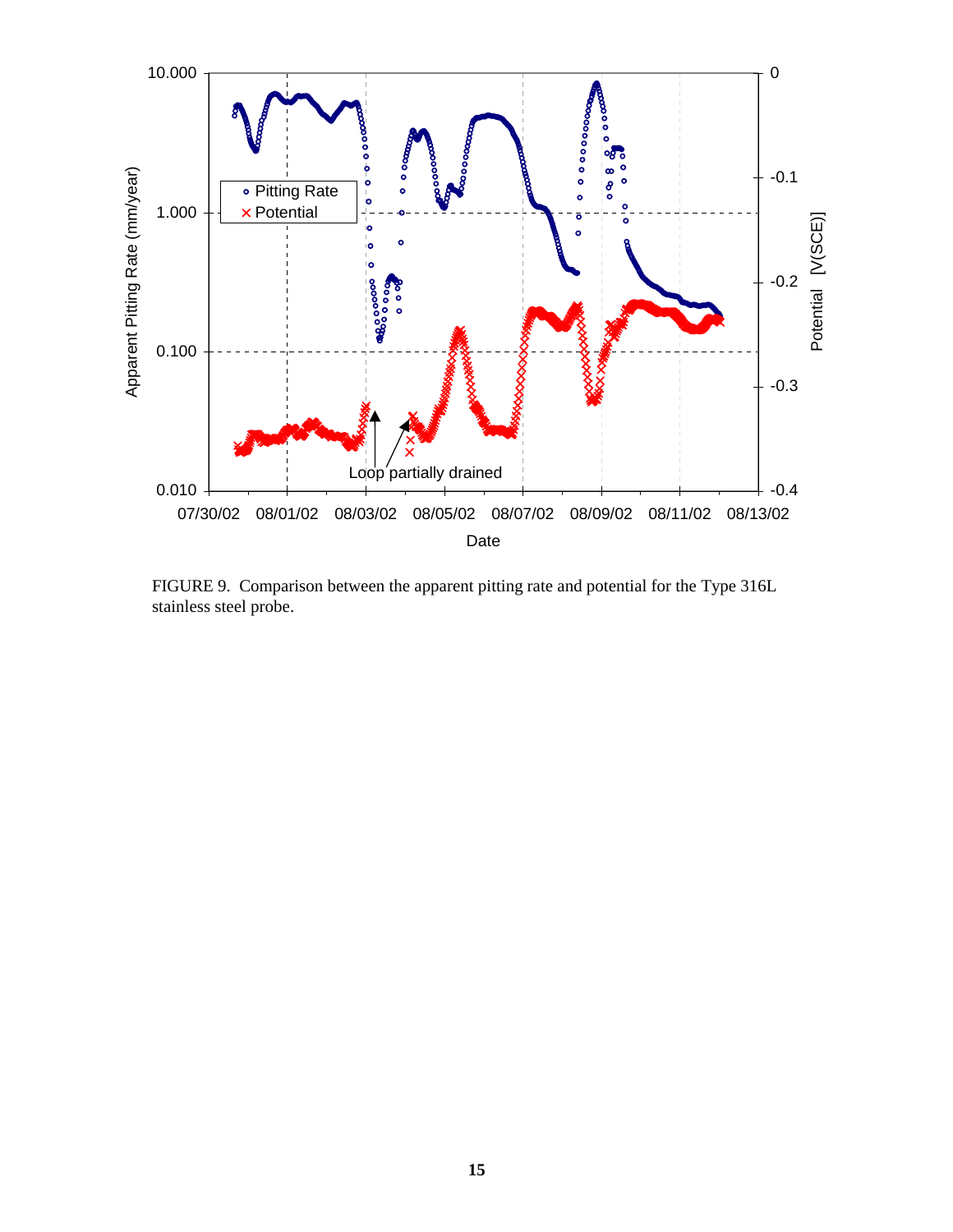

FIGURE 10. The sensing surface of the Type 316L stainless steel probe after 45-day service in the side loop of a hot brine stream. Severe pitting corrosion is apparent on some electrodes.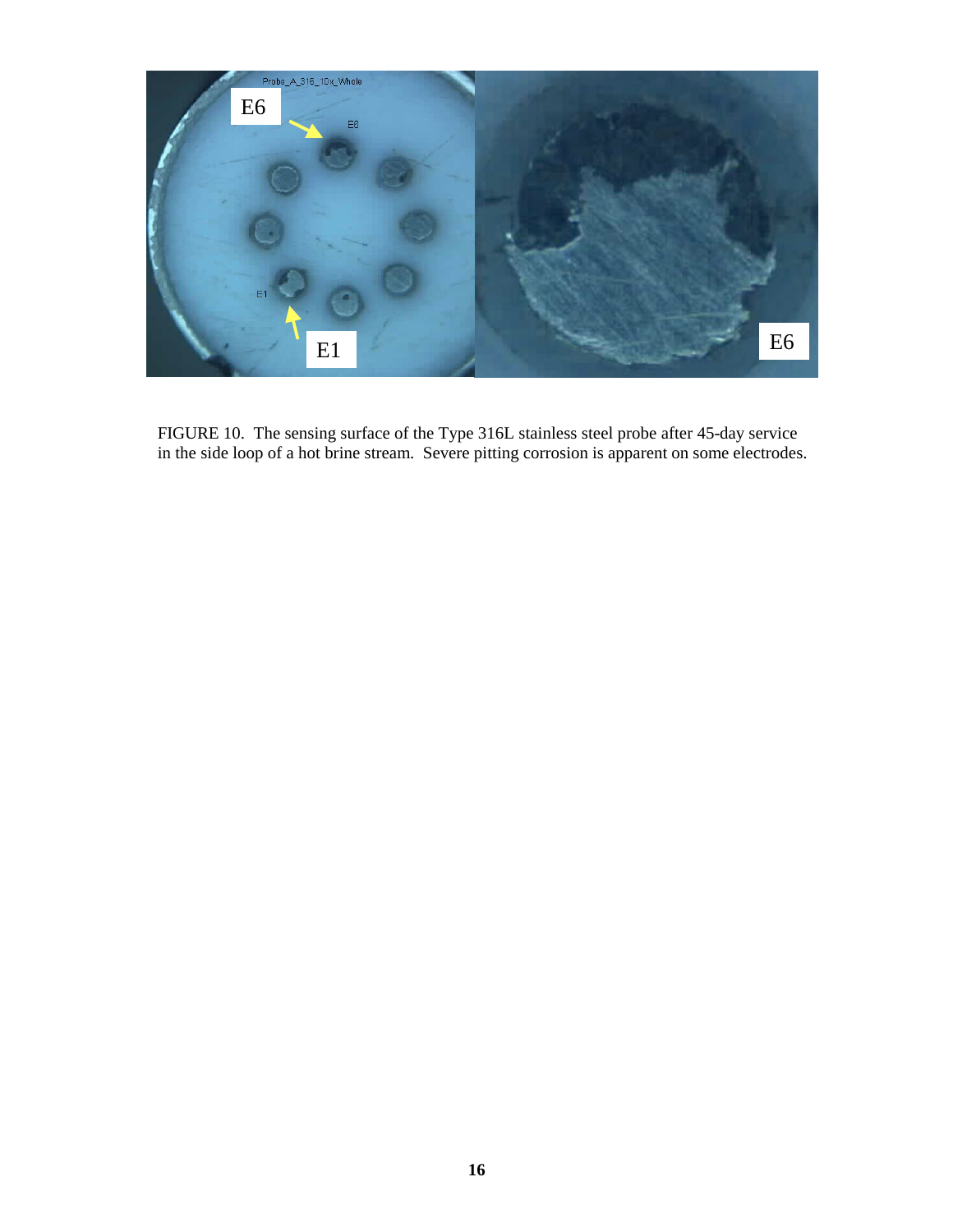

FIGURE 11. The sensing surface of the AL6XN probe after 45-day service in the side loop of a hot brine stream. No apparent pitting corrosion could be visually seen.